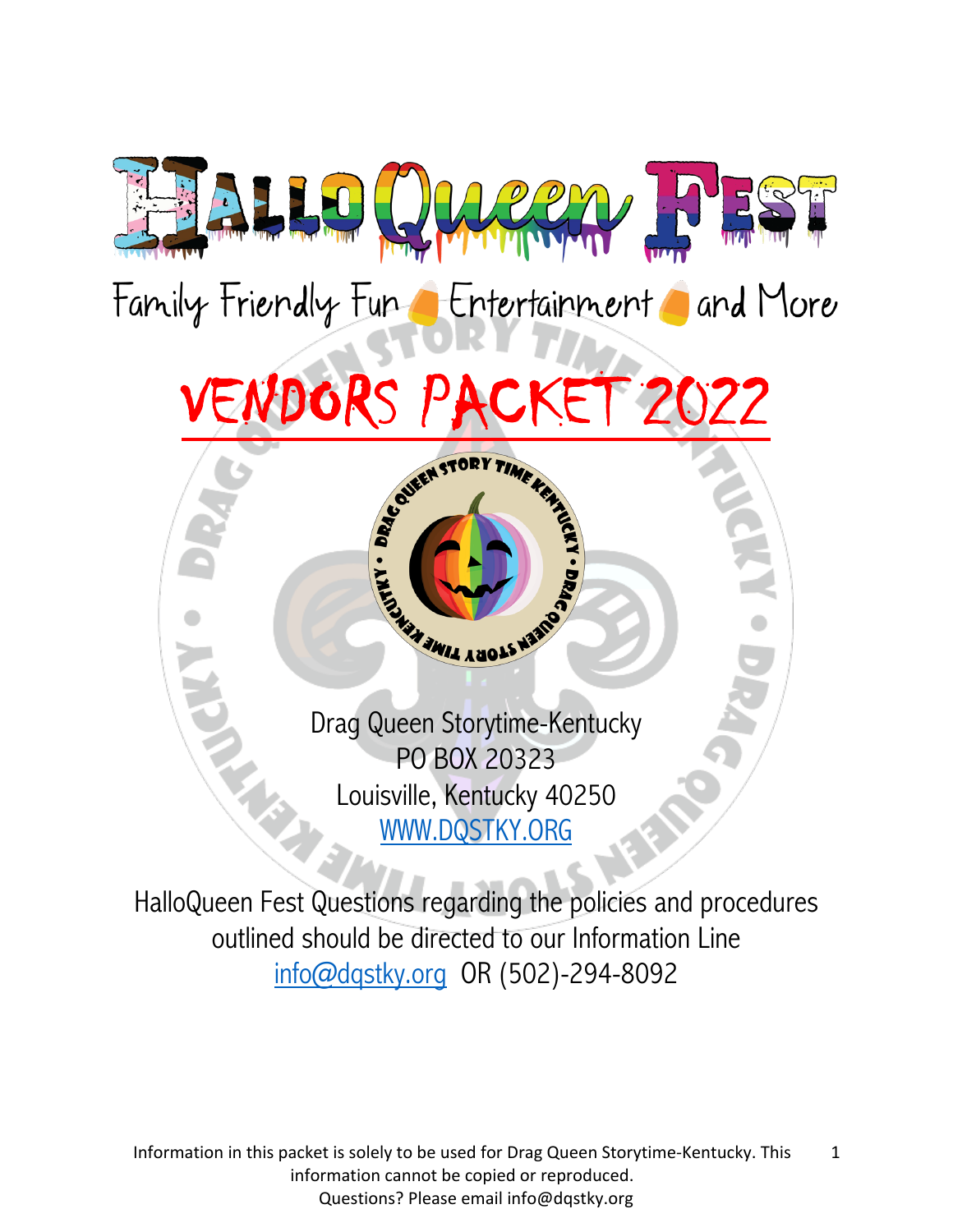## Rules, Regulations, and Guidelines

Section 1:

OUR MISSION-Drag Queen Storytime-Kentucky's mission is to provide inclusive, accessible, and culturally diverse educational programming for Queer youth and families.

Drag Queen Storytime-Kentucky is not liable for vendor products or issues arising from the sale of such. This includes food vendors; vendors are not required to carry insurance; however, a policy with at least \$1,000,000 in general liability coverage is *strongly* encouraged.

## Section 2:

1. This is a RAIN OR SHINE event. HalloQueen Fest will not cancel the event for any reason due to the weather.

Booth Assignments: Booth Spaces are  $10'X10'$  and  $10'X20'$ . The event only provides space. You are responsible for your tables, tents, chairs, etc. All your merchandise must fit within this space.

1. Tents are required for participation in the market.

A. With approval, you may create a custom display with carts, trailers, etc., and be exempt from the test requirement. Renderings or photos must be provided to the event coordinator before setup.

B. Uniqueness and creativity in your setup are encouraged. Any Halloween Themes are **VERY** encouraged.

2. Tables must be draped or nicely covered.

B. Signage may be placed near your booth advertising your items. Signage includes real estate signs, frames, and banners. Signage may not be excessive or impede the traffic to another vendor's booth. Under no circumstance can signage be placed in walking traffic flow or walkways. This is a public right of way. Signs will be taken down and will not be returned to the vendor.

C. Assignments will be made at the discretion of the event coordinator and to preserve the quality and flow of the event. Assignments will be a load-in when you arrive at the event.

D. Parking Passes will be provided when checking in. Only two passes per entry. Vendors are to ONLY park in the vendors' lot.

E. Power Access and Generators: Electricity will be available for Vendors who have paid for power supplies. Vendors will access one 110Volt G.F.I. outlet on a 20- amp or 30-amp breaker. Vendors are responsible for covering all cables and wires in their booth and MUST always be protected. Extension cords, splitters, etc., will NOT be provided. Please plan on bringing a minimum of 150 feet of extension cord and any additional equipment you may require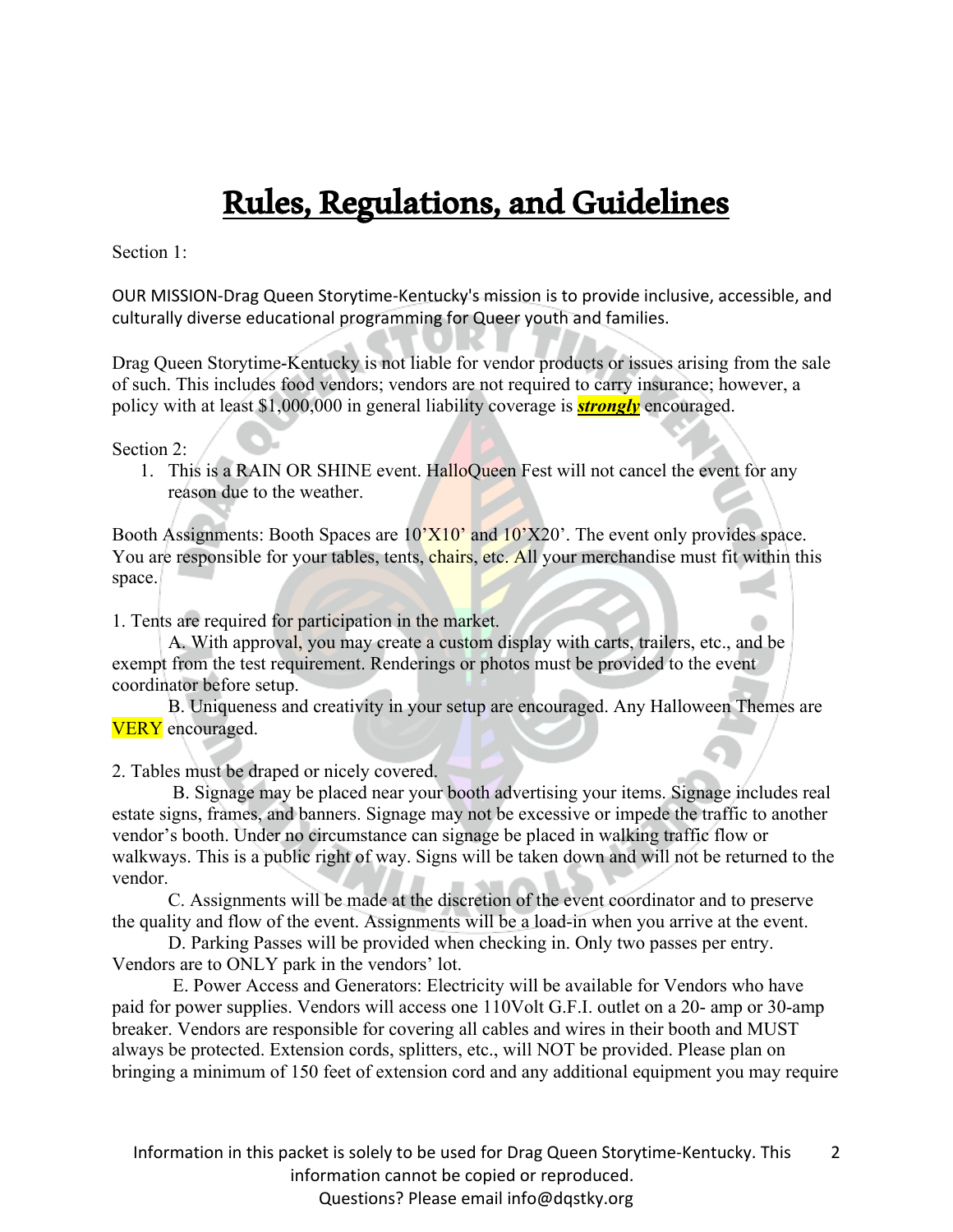to the event. Please be considerate of your neighbors who may also need access. Consider battery-operated devices as an alternative.

F. FOOD VENDORS ONLY. Generator use must be a whisper-type device. Excessively noisy generators or those producing smoke or gas are strictly prohibited.

Section 3:

Booth Operations:

A. Booths must be staffed the entire duration of the event.

B. Prices: Vendors must display prices for their items at all times. Creativity is encouraged in the display of pricing.

C. Business cards, flyers, and free samples that promote the vendor's approved works are permitted; however, walking around the market site to advertise, pass out pieces, or distribute flyers are not allowed at this market.

1. Hawking or aggressive sales are prohibited. You may approach customers, but do NOT be aggressive or touch them in any way.

D. Vendors will not be permitted to sell or serve alcoholic beverages of any kind. Failure to comply with this rule will result in immediate and permanent expulsion from future events.

E. No products containing illegal or controlled substances are permitted at the market.

F. Staff will do everything possible to keep like items at a minimum.

G. Vendors are responsible for collecting Sales tax.

H. Extra merchandise must be within your designated area.

I. Extreme loud music or extreme smells are prohibited at your booth.

Pets:

1. Pets are allowed on the event grounds. Vendors must follow the rules and regulations applicable to their business regarding the presence of animals.

A. All pets must have identification tags with the owner's information.

B. All pets must be on a leash that is tied down or held at all times.

C. All pets must be well behaved: biting, excessive barking, or other noises will not be tolerated.

D. Please use common sense when bringing your pet into a crowded area and when it is extremely hot or Cold out.

E. Pick up after your pet! HalloQueen Fest will not provide bags. Bring your own. Section 5: Setup/Breakdown Process:

1. Check-In begins Friday October  $7<sup>th</sup>$ , 2022

2. Oct 7th, 2021, Friday from 6:00PM-8:00PM

- 3. Oct 8th, 2022, Saturday 6:00AM-10:00AM
- 4. All vendors must check-in during that time frame to avoid being marked as late or no call/no show. Anyone arriving after check-in will be turned away.

A*. Vendors are responsible for setting up their booths. The event staff is not available to assist, and volunteers are not guaranteed.*

Information in this packet is solely to be used for Drag Queen Storytime-Kentucky. This 3

information cannot be copied or reproduced.

Questions? Please email info@dqstky.org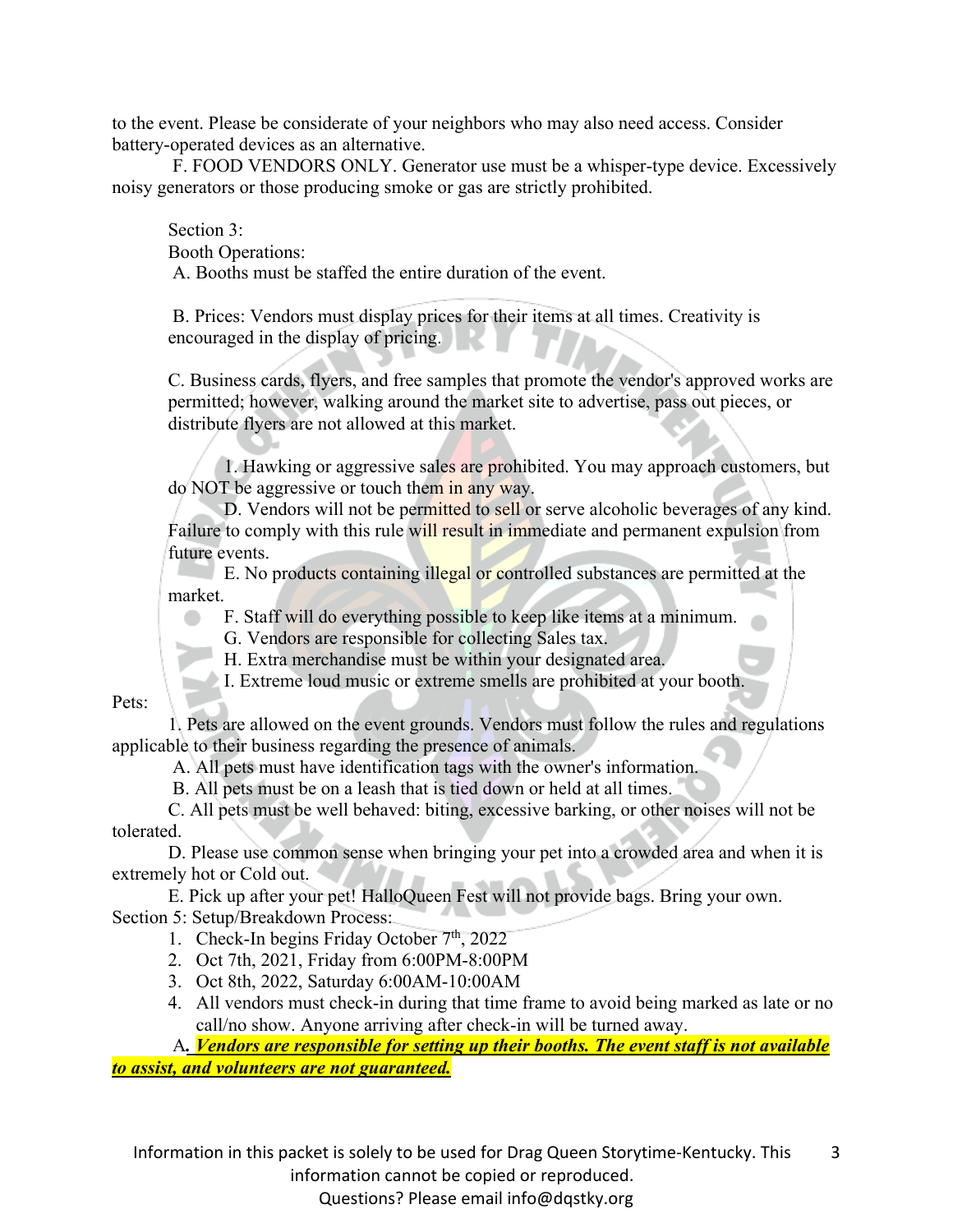B. Location of booths: Spaces are designated by a numbered stake/flag in the center of your selected space. Your booth number will be on the stake/flag.

2. Setup: All vendors must be unloaded in the designated Unload and loading area. This is a safety issue, and no exceptions will be allowed.

A. If your setup requires significant maneuvering or extended vehicle-at-booth time, you are responsible for arriving early enough not to disrupt or impede the format of other vendors.

B. Driving: You may drive your vehicles to the unload area to drop off your items at your space. You are required to unload your car and remove it from the grounds promptly and courteously. This means you may drop off your items, not remain parked until you are completely set up. Park and return to finish your setup.

C. Parking: Everyone must unload and park their vehicle in one of the designated vendor parking areas.

6 If you need handicap parking access, you must have a valid placard on your car and submit a request, in writing, to the event coordinator.

D. Vendor parking is available in the O.N.E. location.

3. Load-Out Procedure:

A. Vendors may begin packing and cleaning their spaces no earlier than October  $8<sup>th</sup>$ , 2022, until 11:30 PM, regardless of the level of traffic.

B. Ensure all trash is picked up from your space. Would you please break down cardboard boxes?

It would help if you took your trash. Suppose you wish for us to handle your waste. There will be a trash fee of \$100.

C. Food vendors must take their greywater and oil with them. We do not have a disposal site.

4. Cancellations:

A. All cancellations need to be made in writing no later than the time indicated on the application.

Section 6: Rules & Etiquette

1. Vendors must be aware of, keep up-to-date, and comply with current festival rules, regulations, and guidelines. Management reserves the right to modify the policies, rules, and regulations at its discretion at any time. While we will make every attempt reasonable, be aware that violators may be banned from future participation even though their work may have been approved and booth rental fees paid.

2. Only approved vendors will be allowed to participate.

3. The event coordinator has the right to stop you from selling items that were not approved, even if you have sold them in previous years or at other events.

4. Vendors shall conduct themselves professionally and courteously while participating in the event.

5. Business cards, flyers, and free samples that promote the vendor's approved works are permitted; however, walking around the festival site to advertise, pass out pieces or distribute flyers are not allowed at this event.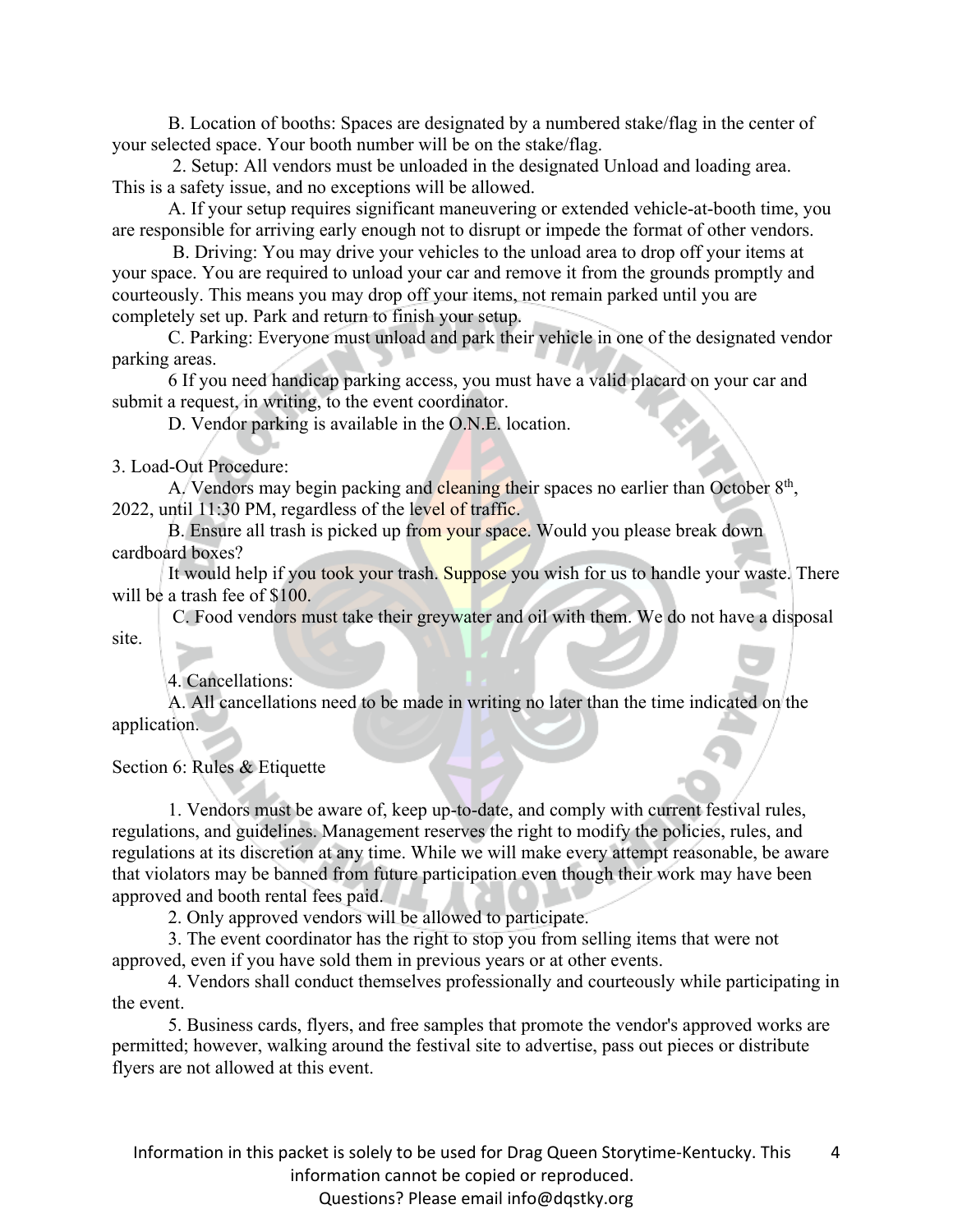6. Vendors will not be permitted to sell or serve alcoholic beverages of any kind. Failure to comply with this rule will result in immediate and permanent expulsion from the festival.

7. Vendors must comply with all levels of federal, state, local, etc., regulations for their particular business.

8. Vendors are responsible for collecting tax.

9. Vendors may not be under the influence of drugs or alcohol while participating in this event.

10. Vendors are required to leave their space better than they found it. Failure to do this may result in you being barred from future participation and charged a \$300 Fee.

11. All food vendors are responsible for adequately taking their oil and grease and disposing of it.

12. Vendors must treat all event staff, volunteers, neighbors, and visitors with professionalism and respect.

13. At no time is a vendor allowed to use an event logo without prior written approval from the event coordinator.

14. Vendors must refrain from using profanity, verbally or physically abusive behavior, dangerous, or disruptive to festival activities.

15. Slanderous or derogatory statements and other actions that denigrate your fellow vendors and their products and event staff and volunteers will not be tolerated.

16. No exhibitor shall assign, sublet, or apportion any part of their space without prior written approval from the event coordinator.

17. Generators are not allowed unless approved beforehand.

18. *NO LATE OPENINGS, NO EARLY CLOSINGS, NO EARLY BREAKDOWNS. NO EXCEPTIONS.*

Anyone not complying with this rule may not be allowed to return next year.

19. Vendor personnel must manage the booths during the operating hours of the festival. 20. Drag Queen Storytime-Kentucky is not responsible for any loss or damage incurred to the vendor's property. The vendor also agrees to hold harmless and indemnify Drag Queen Storytime-Kentucky against any claims arising under their occupancy of the premises or use thereof.

21. HalloQueen Fest will have security provided overnight for the festival. Leaving your items unattended is at your own risk. We suggest packing and securing any valuable products overnight.

22. Vendor booths are 10'w x 10'd in size or 10'w x 20' d. Electricity is available but must be requested on the application. Please be careful on tent sizes—if your tent is  $12x12$ , you will NOT fit in a  $10x10$  space. If this distance is not maintained, your exhibit will have to be moved to the appropriate length. This is a public safety issue that is nonnegotiable, so please select tents accordingly.

23. Please decorate your booth appropriately. Drag Queen Storytime-Kentucky reserves the right to require the removal of decorations that the event coordinator or employees of the event deem inappropriate or objectionable.

24. No radio, loudspeakers, or other amplification equipment is allowed in booths.

25. If you are a food vendor with propane tanks or special setup restrictions, please make sure the Event coordinator is aware of this to ensure placement of other vendors around your booth is appropriate.

26. We will have A.T.M.s on site. Wireless internet is not available.

Information in this packet is solely to be used for Drag Queen Storytime-Kentucky. This 5

information cannot be copied or reproduced.

Questions? Please email info@dqstky.org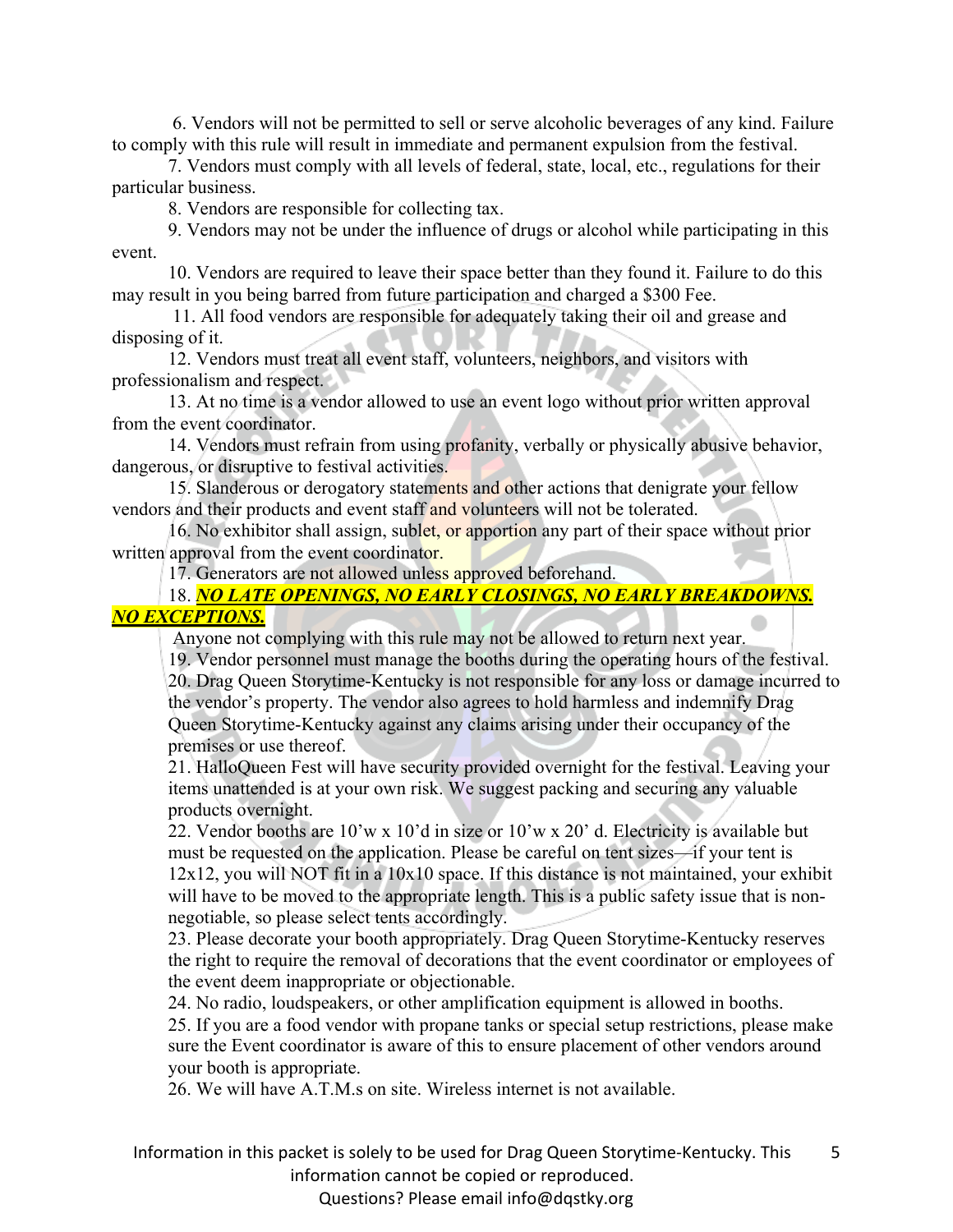27. No food or drink can be sold from any booth except at designated food booths without written permission from the event coordinator and proper Department of Health licensing.

28. Public safety is a priority. Because of this, vehicles are not allowed on the event site NO EXCEPTIONS.

29. By submitting your application, you authorize Drag Queen Storytime-Kentucky to utilize any photos or videos produced during the event to promote the event, now and in the future, across any media platforms. This includes, but is not limited to, photos of you, anyone working with you, your booth, and your products.

30. For you and HalloQueen Fest to have a successful and well-attended event, the staff must make decisions based on the good of the overall event and not just the wants and desires of individual applicants and vendors.

Section 7: Enforcement of Rules & Policies: Rule of thumb – you may not be caught the first time; however, HalloQueen Fest will eventually notify the Event Coordinator of your rulebreaking habits, and you will receive a warning:

1. The First Warning: written notification of which rule(s) are being broken.

2. The Second Warning: written notification with a \$100 fine due before participating at the next event

3. The Final Notice: written notification of your expulsion from future events.

## **Frequently Asked Questions**

3. What types of vendors do you typically accept? Food Vendors, Craft/Artist Vendors, Candidate, Nonprofit Organizations. Products containing alcohol in any form will not be permitted.

4. When will I get my booth assignment? Booth assignments, parking passes, and other setup details will be when you arrive at the event. HalloQueen Fest will also post a vendor list with selections to the Drag Queen Storytime-Kentucky website.

5. What if I do not have an email address? Communication is done almost exclusively through email. You are required to have a valid email address. There are many ways to get and access a free account.

6. Do you provide tents, tables, chairs, etc.? No, we do not. TENTS ARE REQUIRED.

7. What kind of tent can I use? We only accept 10x10 straight-leg tents. We do not take 12x12 or more prominent, slanted legs or fancy tents with different protruding sides. Stakes longer than 8 inches are strictly prohibited as they will damage our underground systems. Weights are strongly encouraged.

8. Do I have to have insurance to participate? Activity providers and prepared on-site food vendors are required to have insurance. Insurance to protect yourself from liability is strongly encouraged for other vendor types.

9. What if the weather is bad? HalloQueen Fest is an outdoor event in Kentucky. It would be best if you were prepared for all types of weather. NO REFUNDS WILL BE GIVEN FOR THE WEATHER. In the event of a serious threat such as a hurricane or health emergency, we will communicate a plan of action at that time.